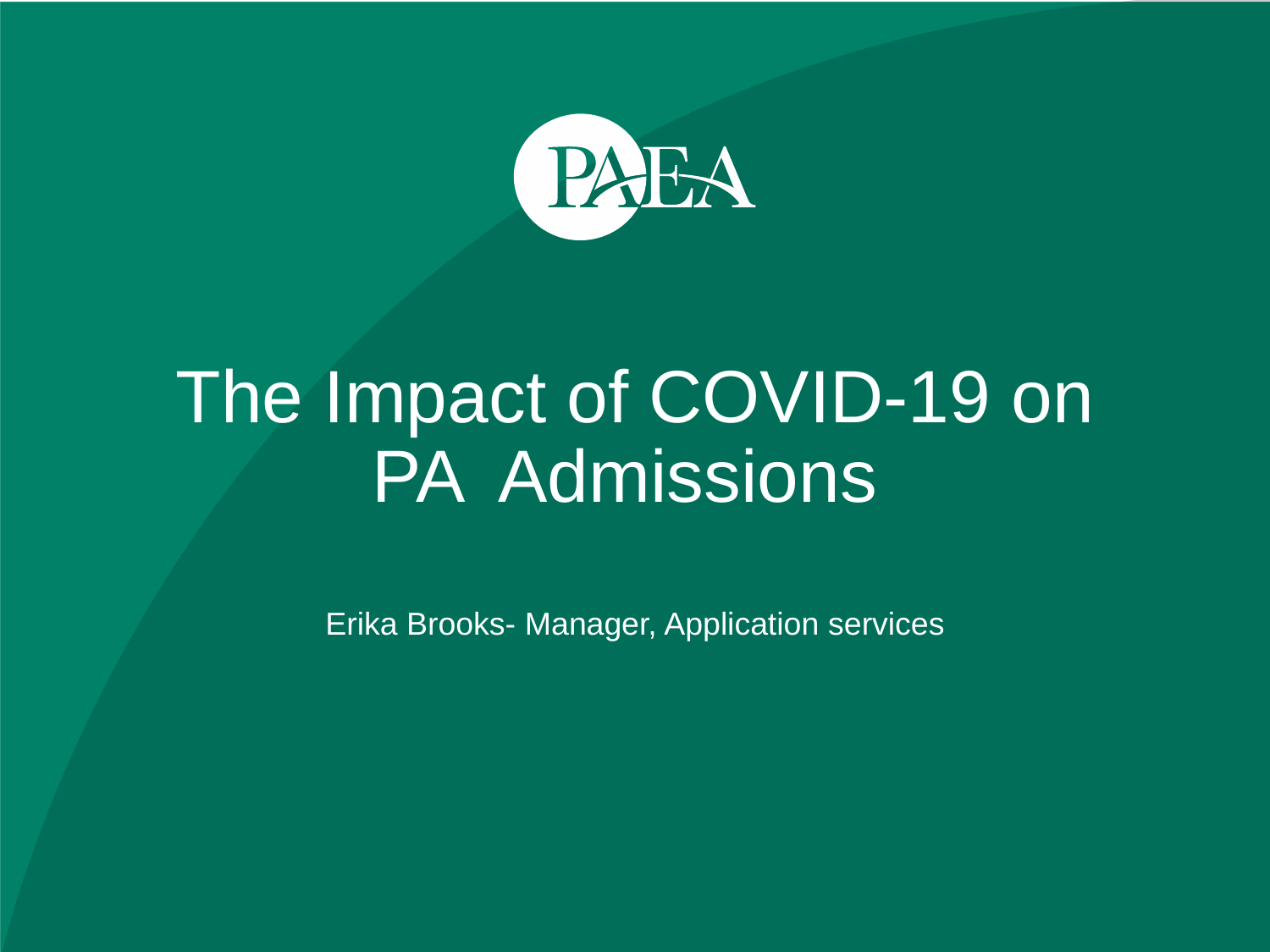### Who is PAEA and How Are We Assisting Our Members

- The national organization representing Physician Assistant educational programs in the United States.
- Provide members with resources to develop new ways to adapt the admissions process and maintain its integrity
	- oProfessional Learning Communities
	- oWebinars & Townhalls
	- oSurvey Data
- Creating awareness about implicit bias in admissions processes
	- oQuiet space to study, test or interview.
	- oAccess to Technology
	- oStability of Internet

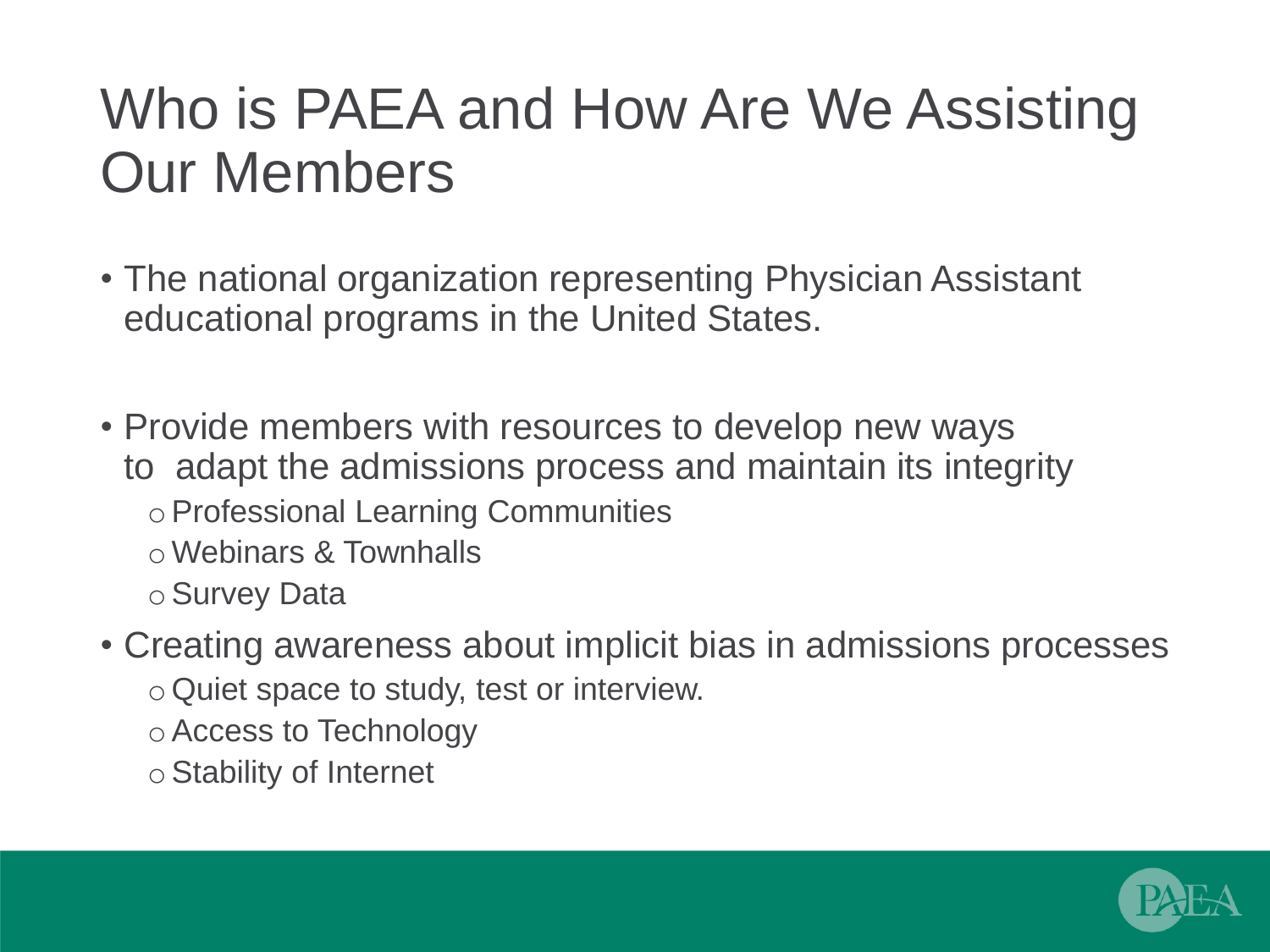### We've Gone Virtual. Now What?

- Outreach
	- o How to make connections and create exposure with potential applicants
	- $\circ$  Virtual Fair, the new campus visit
- Application Review and Interviewer Process
	- o Managing the integrity of an existing process while adapting to an online format
- Applicant Selection and Matriculation
	- oOrientation
	- o Creating a sense of belonging

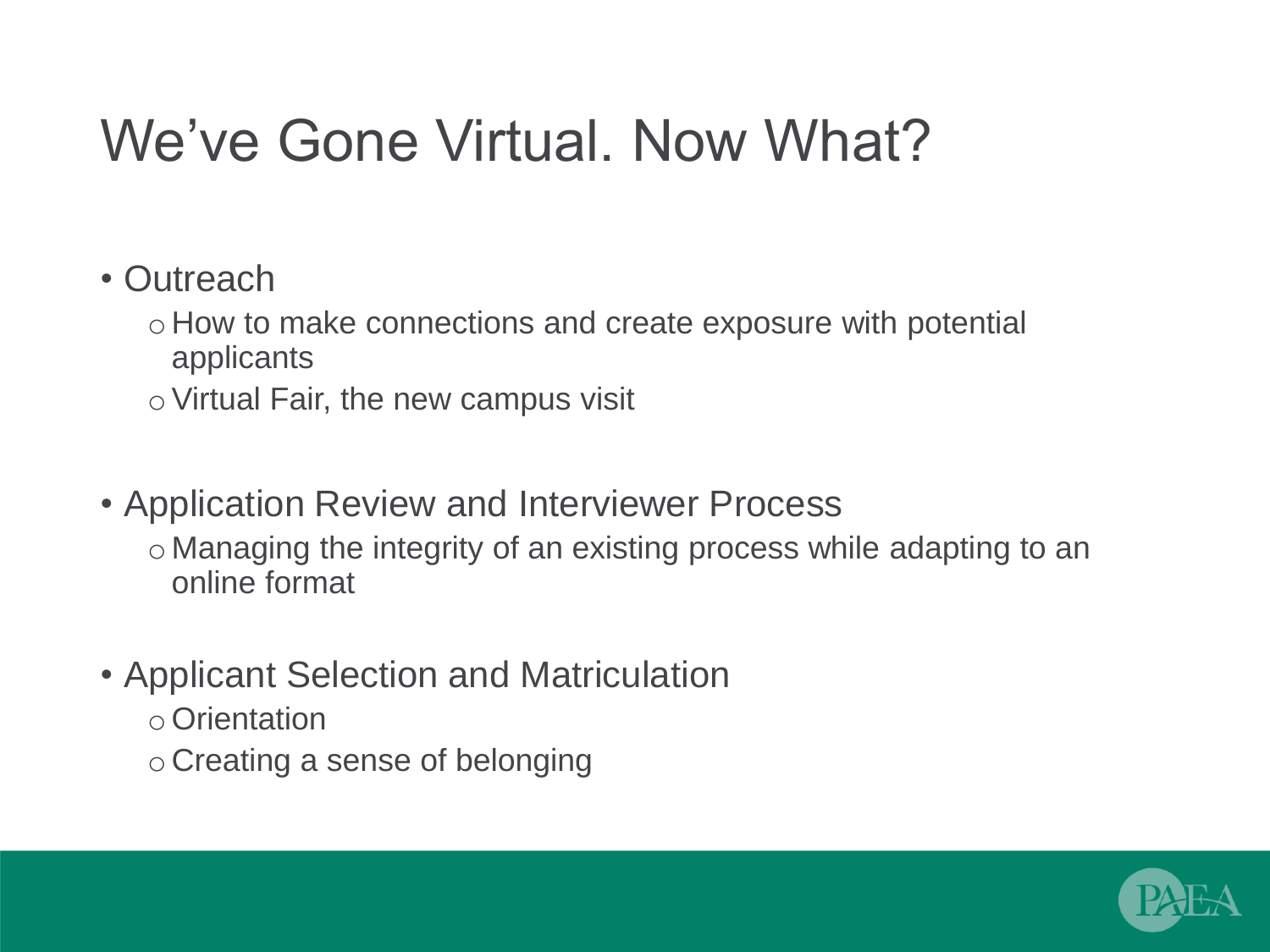### Centralized Application Service for Physician Assistants (CASPA)

- COVID-19 Impact Essay
	- o Please describe how COVID-19 has impacted your pathway to becoming a Physician Assistant. The questions below will help you get started, but do not limit your responses to only these considerations.
- Transcript Exception
	- o In response to the closing of academic institutions and realizing, some applicants may not be able to obtain official transcripts, CASPA implemented an exception that allowed the upload of unofficial transcripts.

### **CASPA** Welcome to CASPA Sign in with your username and password below. First time here? Select Create an Click here for COVID-19 updates Account to get started. and FAOs related to your application. Username The Central Application Service for Physician Assistants (CASPA) Cycle Password 20 opens on April 30, 2020 and closes on April 15, 2021. Sign In CASPA is a service of the Physician **Assistant Education Association** (PAEA), the only national **Create an Account** organization representing physician assistant (PA) educational programs since 2001. CASPA simplifies the PA school Forgot your username or password application process by allowing you **Reapplying to CASPA?** to apply to multiple programs with only one application. Click here for a list of the 2020 -2021 participating programs. This is the beginning of your journey toward a fulfilling and respected career as a health care provider. The PA profession is one of the fastest growing health care careers nationwide and was ranked

the second best health care job and rd best job of 2020 by U.S. Ne

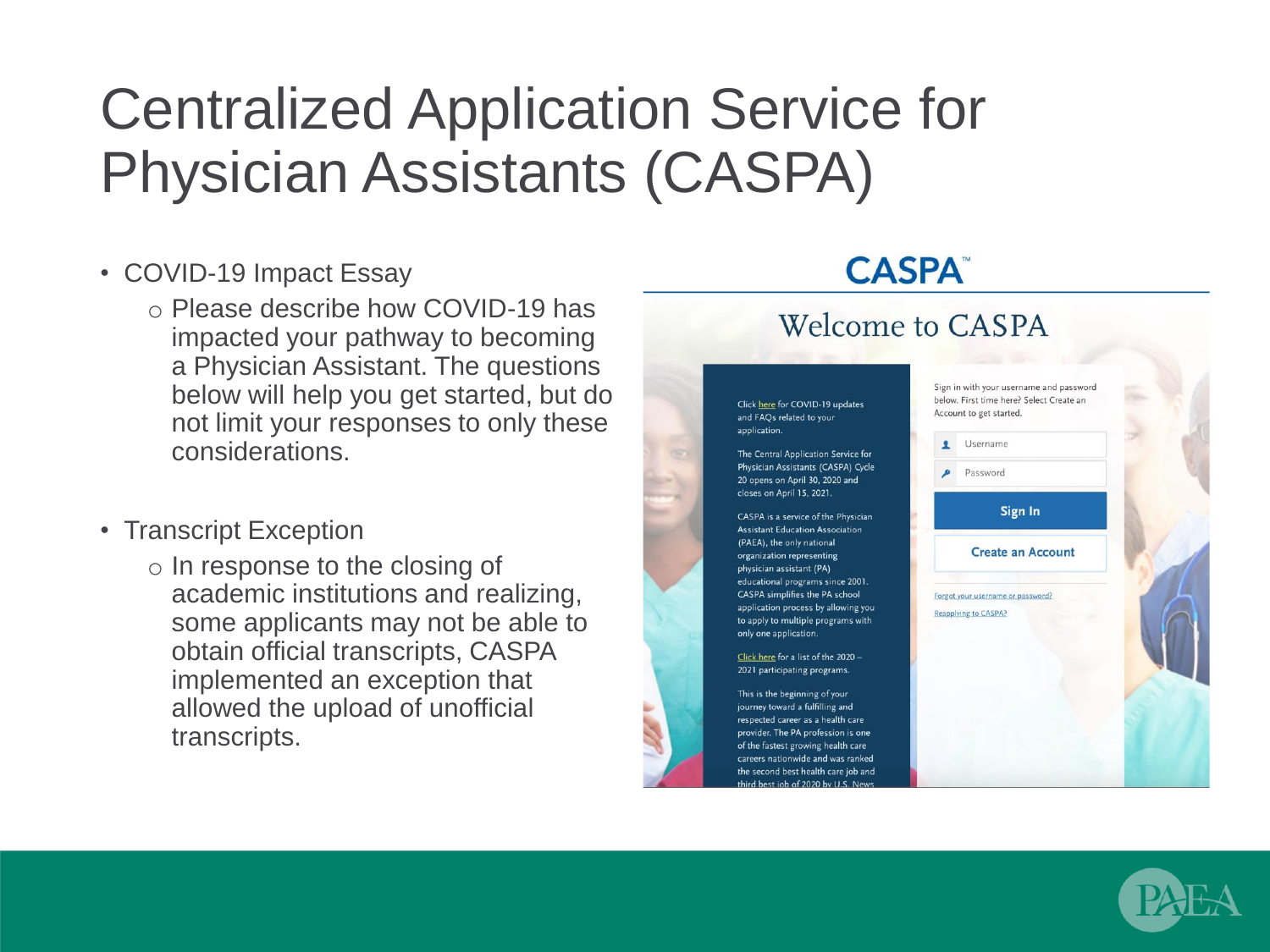## Survey Says

- Many programs have made adjustments to their prerequisite coursework requirements.
- Of the 65% of PA program respondents who required a standardized test for admission, many are cautiously relaxing these test requirements.

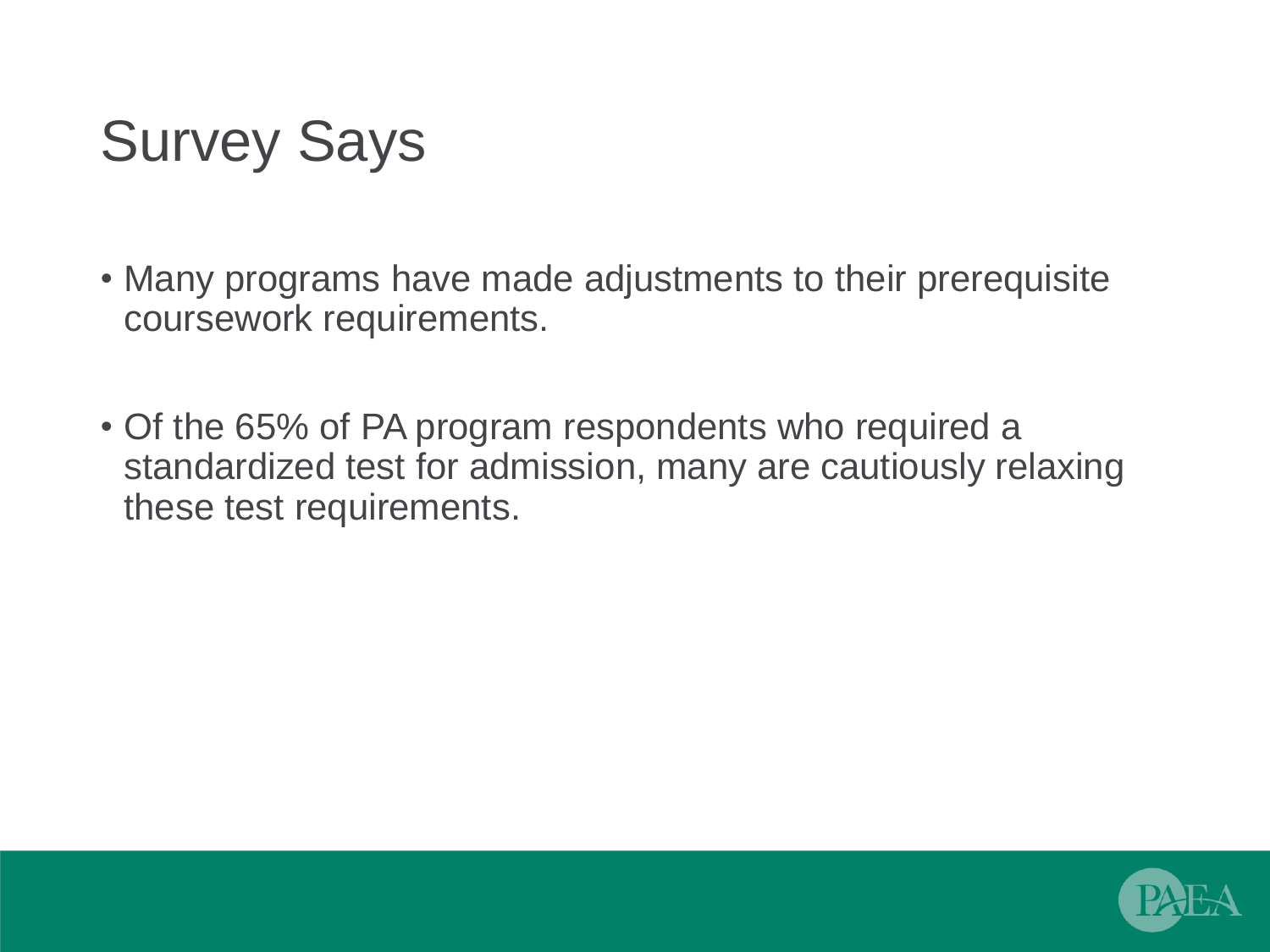### Changes to PA Admissions at the Program Level

### **FIGURE 7. CHANGES TO ADMISSIONS PROCESSES DUE TO COVID-19 PANDEMIC**



Note:  $n = 165$ . Percentages may sum to more than 100% because programs could select multiple responses.